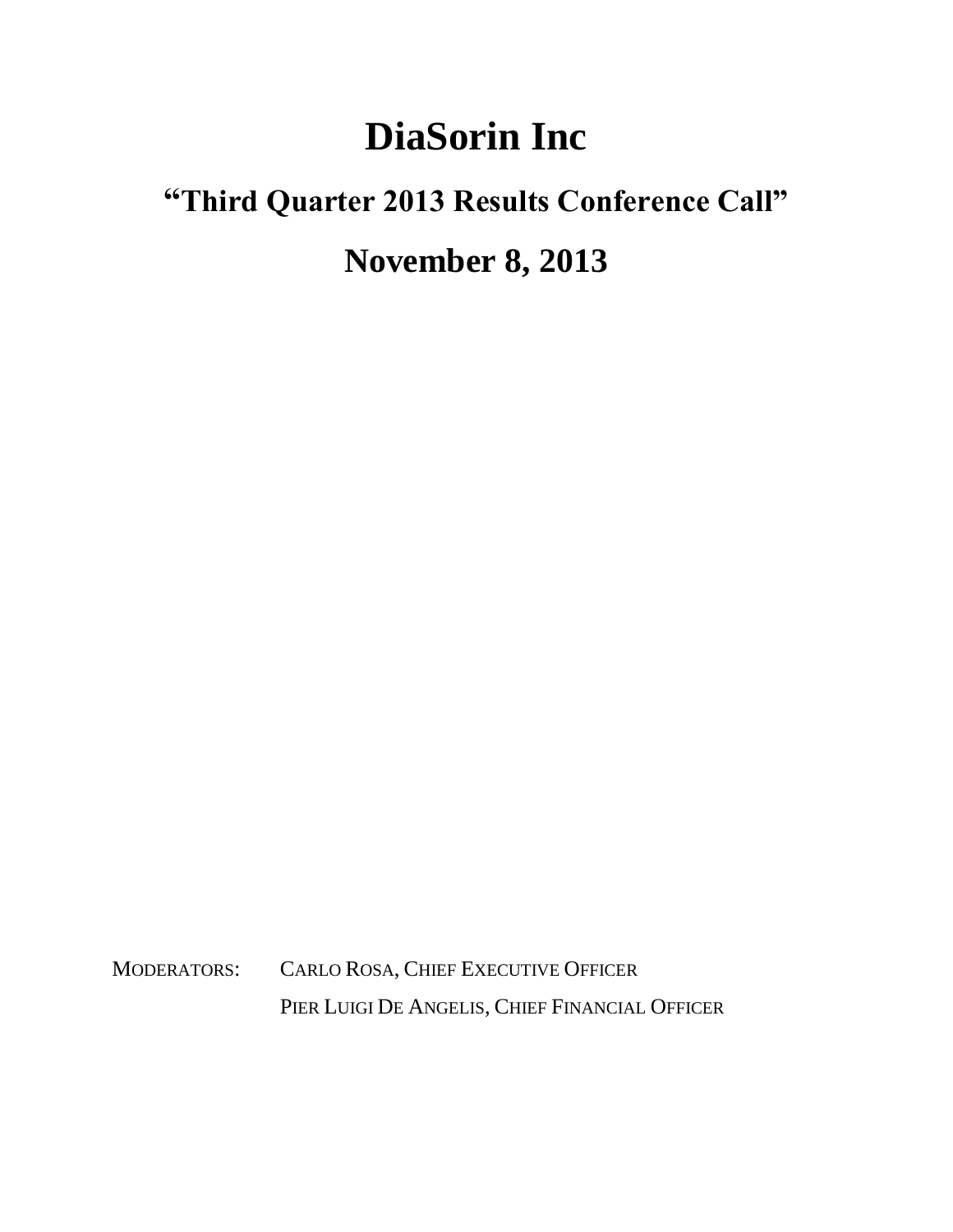- OPERATOR: Good afternoon. This is the Chorus Call Conference Operator. Welcome and thank you for joining the DiaSorin, Third Quarter 2013 Results Conference Call. After the presentation, there will be an opportunity to ask the questions. At this time, I would like to turn the conference over to Mr. Carlo Rosa, CEO of DiaSorin. Please go ahead, sir.
- CARLO ROSA: Thank you, operator. Good morning, ladies and gentlemen and welcome to the DiaSorin quarter three results conference call. I will make few introductory comments to the main elements of the business and then Pier Luigi De Angelis, our CFO will go through the financials.

First of all, due to the heavy impact of Forex on this quarter results, I will comment revenues at constant exchange rate so that we can better appreciate how business is going. Revenues in quarter three grew 3.6% accelerating versus previous quarters. This is the result of a strong growth of our CLIA ex-Vitamin D business which recorded a 21% growth versus last year. Also, we have seen a slowdown of the decline of the Vitamin D business and we have seen...we got these results despite a deterioration of the Murex business in the quarter which is due to certain events that I will comment later on during the presentation.

Now, let start from the CLIA ex-Vitamin D business. We continue to see the success of our traditional product lines mainly in the infections disease and hepatitis clinical areas where we have launched several new products last year and now we start to reap the benefit in this quarter and going forward. However, it is worth mentioning that also in the new clinical areas like hypertension and stool testing, where we have launched new products, more recently, we are now seeing sales starting to materialize. This is very promising because these product lines will be the one that will continue to fuel growth in the coming months and quarters.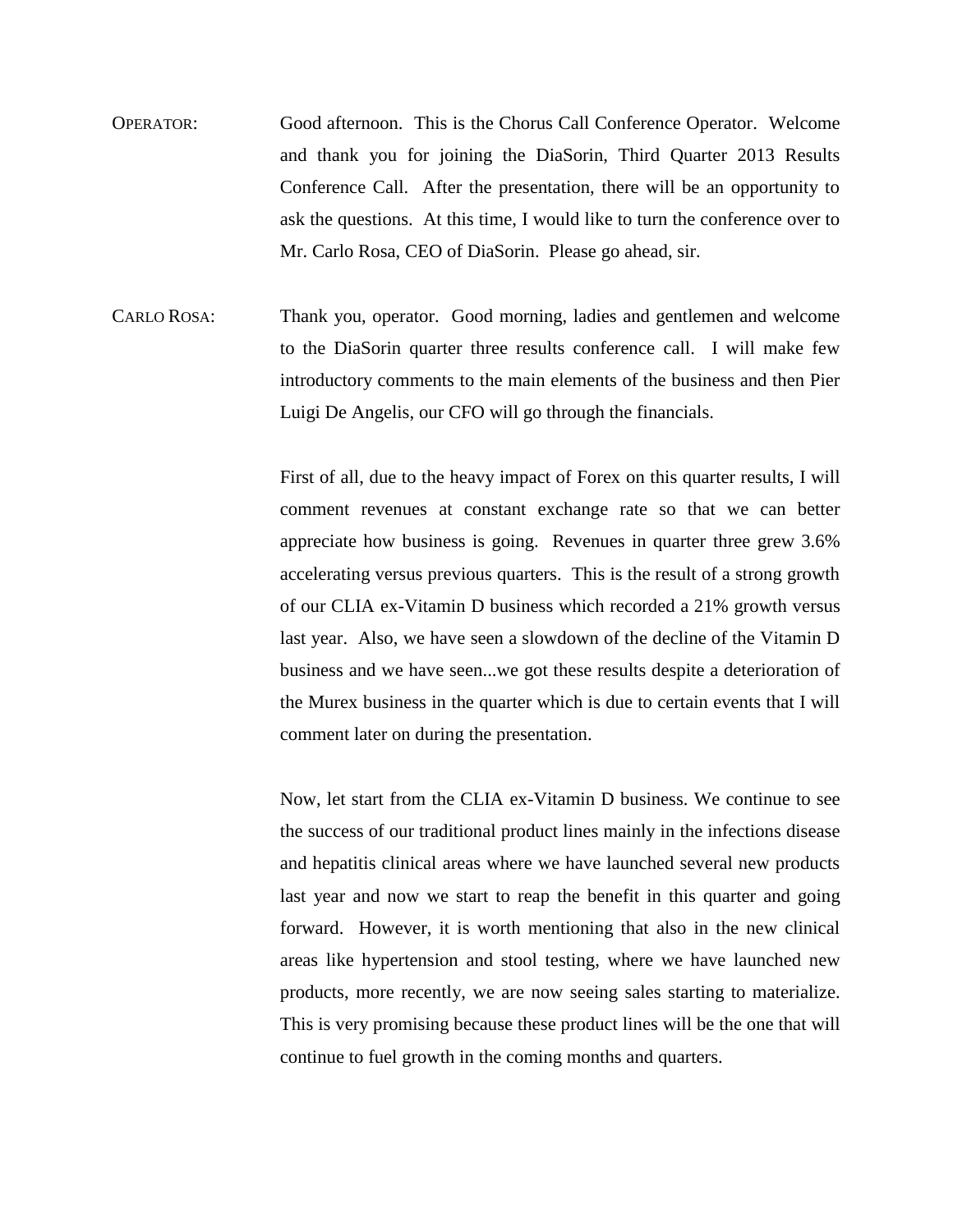As far as Vitamin D is concerned, we continue to see year-on-year overall volume growth. In fact, in the nine months year-to-date, volumes have grown around 5%. Price erosion has affected us strongly in the previous quarters, but as expected, it is softening out. In fact, if you recall at constant exchange rate, Vitamin D has declined 15% in Q1, 9% in Q2, and now 6% in quarter three. As far as LIAISON placement is concerned, we continue to see the same positive trend as before with more than 140 systems placed in the quarters. And this has been achieved in all the main geographies. It is noteworthy that in July, we got all the donor screening assays approved in Brazil and by year-end we expect to have been also approved in China.

Again, these are strategic markets for us where the market size for hepatitis and HIV assay is substantial and we expect that because of the approval in the next quarter, we will start seeing significant LIAISON XL placement coming also from these two markets, on top of what we already see in the more established traditional geographies like Europe and the US.

I would like to briefly comment on the revenues associated with the Murex business. Murex has been pivotal to allow DiaSorin to enter the hepatitis and HIV market with LIAISON XL. In fact, part of the knowhow, raw material as we go through this acquisition was used to develop our full hepatitis menu on the XL and we already discussed previously that current and future success of the CLIA ex-Vitamin D business is strongly associated to this product lines.

Along with Murex, we bought also an established customer base of ELISA products some of which based in strategic countries like China and Brazil, some in secondary markets like Africa and Middle East. Contrary to previous expectation, we have not retained some of this business due to a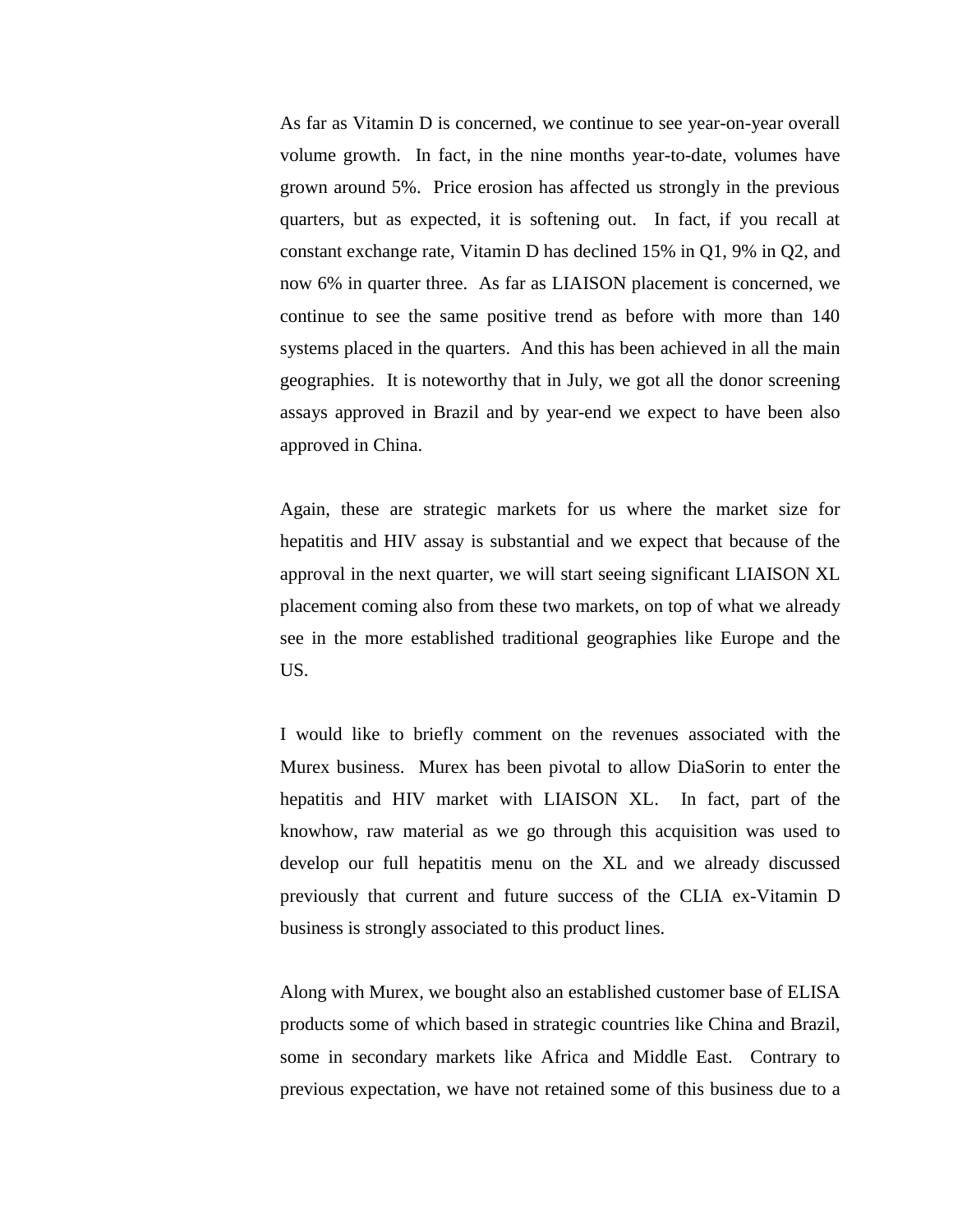combination of local political events and Egypt is a very good example where we had substantial business before and because of the current turmoil, the opportunity is not there any longer, or we lost business because of margins consideration. So far this has affected company revenues by  $64$  million in this year. It means that the sales of Murex products for the first nine months is  $€4$  million below what it was last year. We expect now, that the Murex business will be more stable going forward since the vast majority of the remaining business is based on solid markets and on top of this, the company was also awarded recently with a major vendor to supply all blood banks in Malaysia and this will compensate in the next quarter's business that was lost in 2013.

Now, let's go back and comment revenues from a geographical point of view. Now, from a geographical point of view, we continue to see good growth in Europe, notwithstanding the difficult economic conditions and budget restrictions and this is clearly linked to the growing installed base of LIAISON XL and their success of this platform in Europe. In Asia and South America, we continue to experience double-digit growth and the future looks even more promising due the recent registration of new products as previously discussed and I am referring to the LIAISON XL hepatitis and HIV products.

In the US, Vitamin D business deterioration is slowing down as expected and as we have discussed before, even if Vitamin D testing volume is slightly decreasing in the big central labs where DiaSorin traditionally operate and this is due to the viability now of more instruments of small footprint in the smaller account and I'm referring to the 12,000 POLs that are present in the US. In the US, the rest of the LIAISON business continues to grow rapidly I believe in the quarter, the growth was over 25% versus last year and this is, thanks to viability of all the new products which were recently approved by the FDA.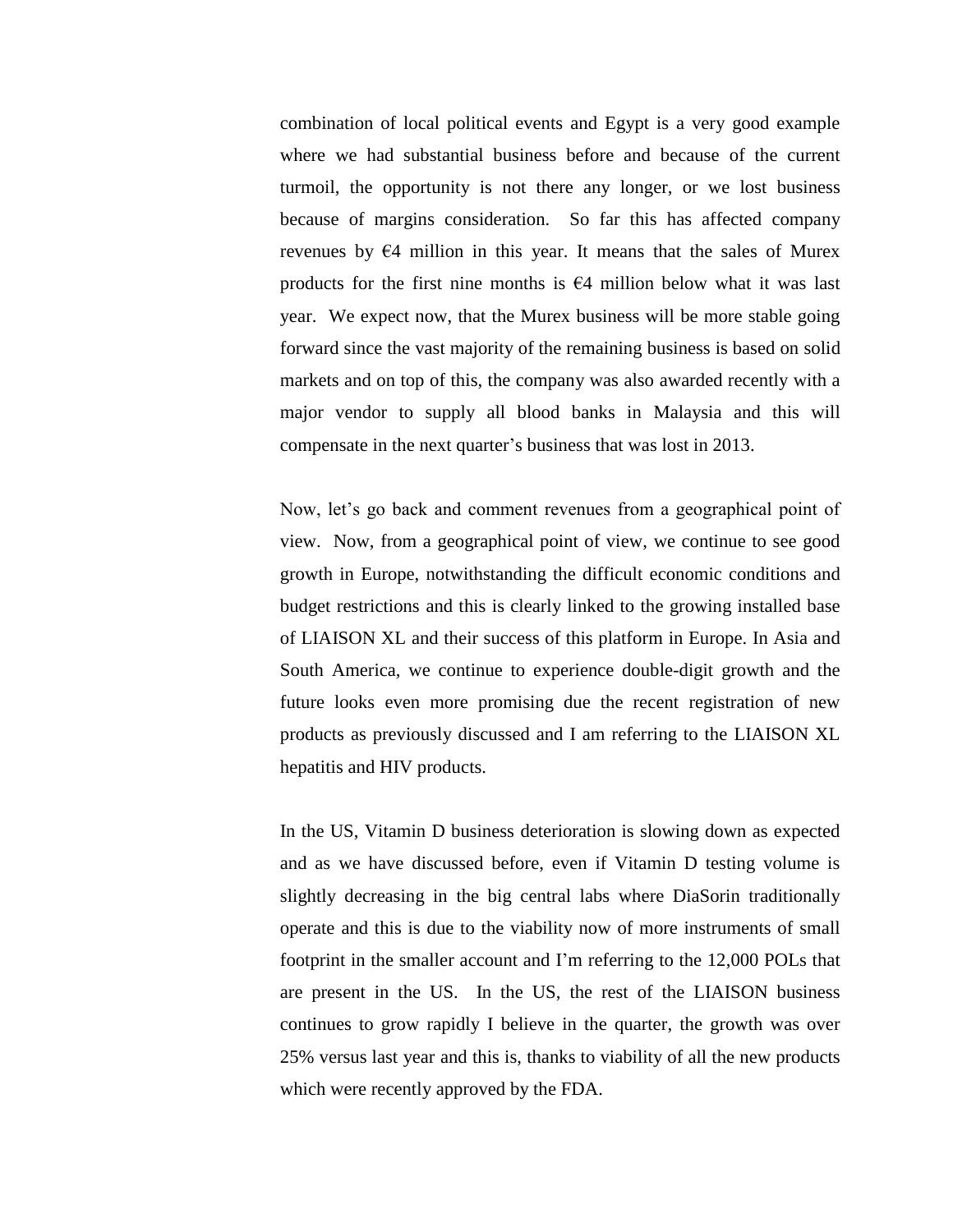Let's now switch to Molecular, we continue the effort to develop and launch new products. In quarter three, we launched the Toxoplasma molecular product on the LIAISON IAM platform. We expect by year end to see around 50 systems installed with customer evaluating our technology.

Now, last before moving to the financials, I would like to make a brief comment to the press release about the collaboration with Roche. Consolidation of labs has been accelerating over the last two years mainly driven by the necessity to increase efficiency in the way lab work is done. This is specifically true for all those countries when the lack of a strong private sector has allowed hospital to build and manage a variety of midsize labs. This is very typical of certain European countries like Spain, like Italy, like France and some in the Nordic. The new trend we have seen is that quite often consolidation of labs demands also redesign of space and introduction of sophisticated track system plus software solutions to obtain the operative savings labs are demanding. In this respect, more often now labs wants to select a unique vendor able to design and supply the vast majority of products rather than consolidating themselves offering from different vendors. It means that, if before it was common practice for the big labs to go to the big vendor first and then themselves they would go to the other vendors putting together an offering made of mainstream and specialties, today, we see a trend where the big labs want to have one company to talk to and they are asking that company then to put together consortia to provide mainstream as well as specialties.

In this respect, and only to supply the very large customers, we have agreed to cooperate with Roche Diagnostics putting together their platform which is the cobas 8100 and our LIAISON XL platform. In this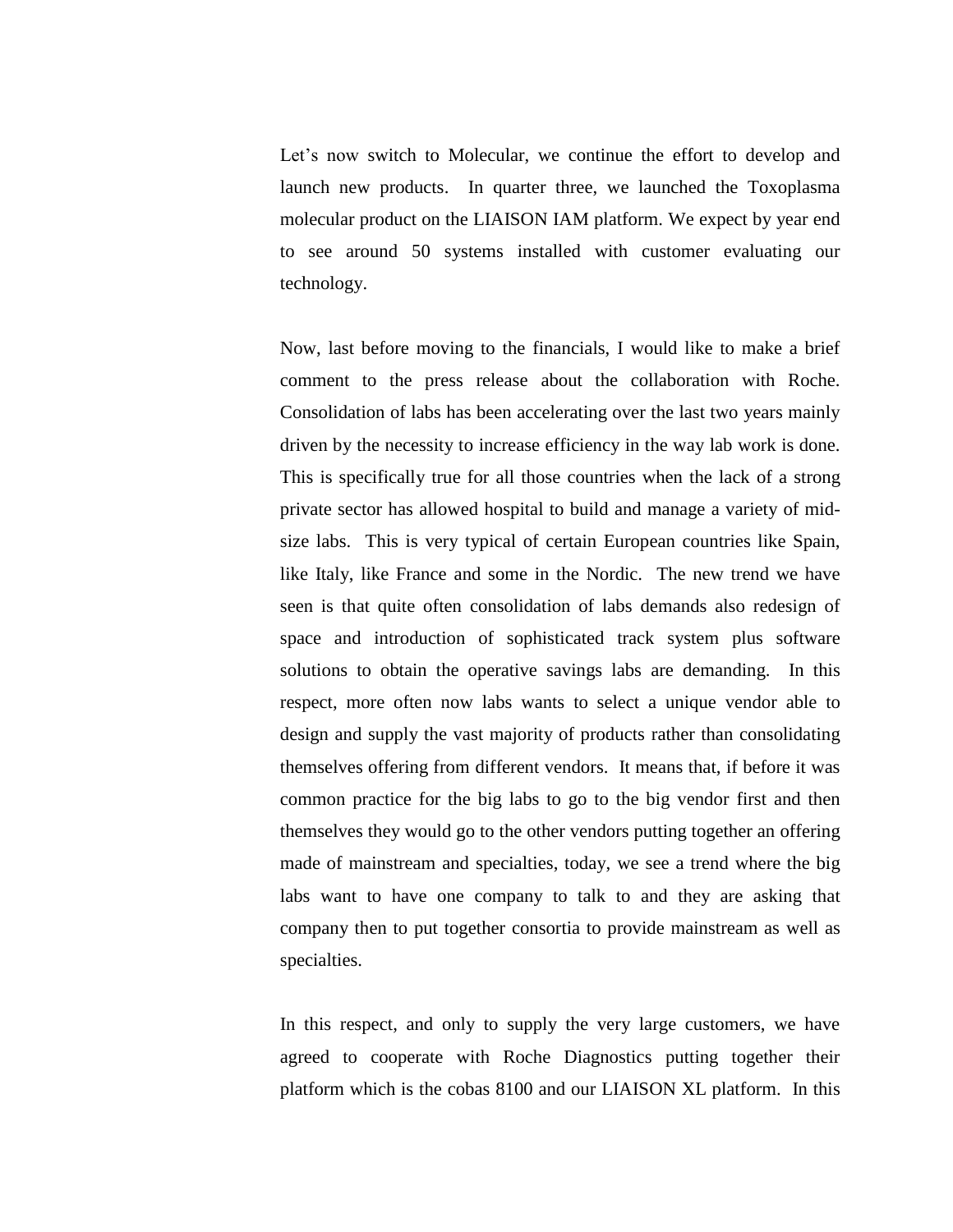way, we will be able to provide customers the most complete product offering for immunoassay, spanning from the mainstream Roche products to all the specialties that we offer on LIAISON XL. We believe this will be a very attractive proposition for our customers difficult to match by all the other competitors. Without getting into specifics and details of the agreement, which are of confidential in nature, let me clarify one point that is very important. DiaSorin will continue to sell directly to those customers that will choose to connect the LIAISON XL to the Roche system.

In DiaSorin, we will be responsible for servicing its instrument. It means that, we would put together an offer along with Roche Diagnostics but once the offer has been accepted by the customer, we will be the one then selling products to the customer and servicing our instrument. To conclude, this deal provides an optimal solution to serve the consolidated market and will allow DiaSorin to focus on the remaining market where the need of a full automation solution is not there.

Now, Pier Luigi will take you through all the financials and then we are going to open up the Q&A session. Pier Luigi.

PIER LUIGI DE ANGELIS**:** Thank you, Carlo. Ladies and gentlemen, good afternoon. Let's start having a look at the income statement. As already commented by Carlo, the third quarter and the first nine month of the year were particularly affected by foreign exchange rate which influenced negatively all the income statement. In particular, amongst the currency, we are exposed to the Australian dollar, the Brazilian reais and South Africa rand. All these currencies registered a wide fluctuation against the euro. We've arranged that goal from 20% to 28% in the last quarter and from 10% to 20% in the first nine months of the year as shown in this line number 4. This had the negative effect on the third quarter revenues of  $\epsilon$ 4 million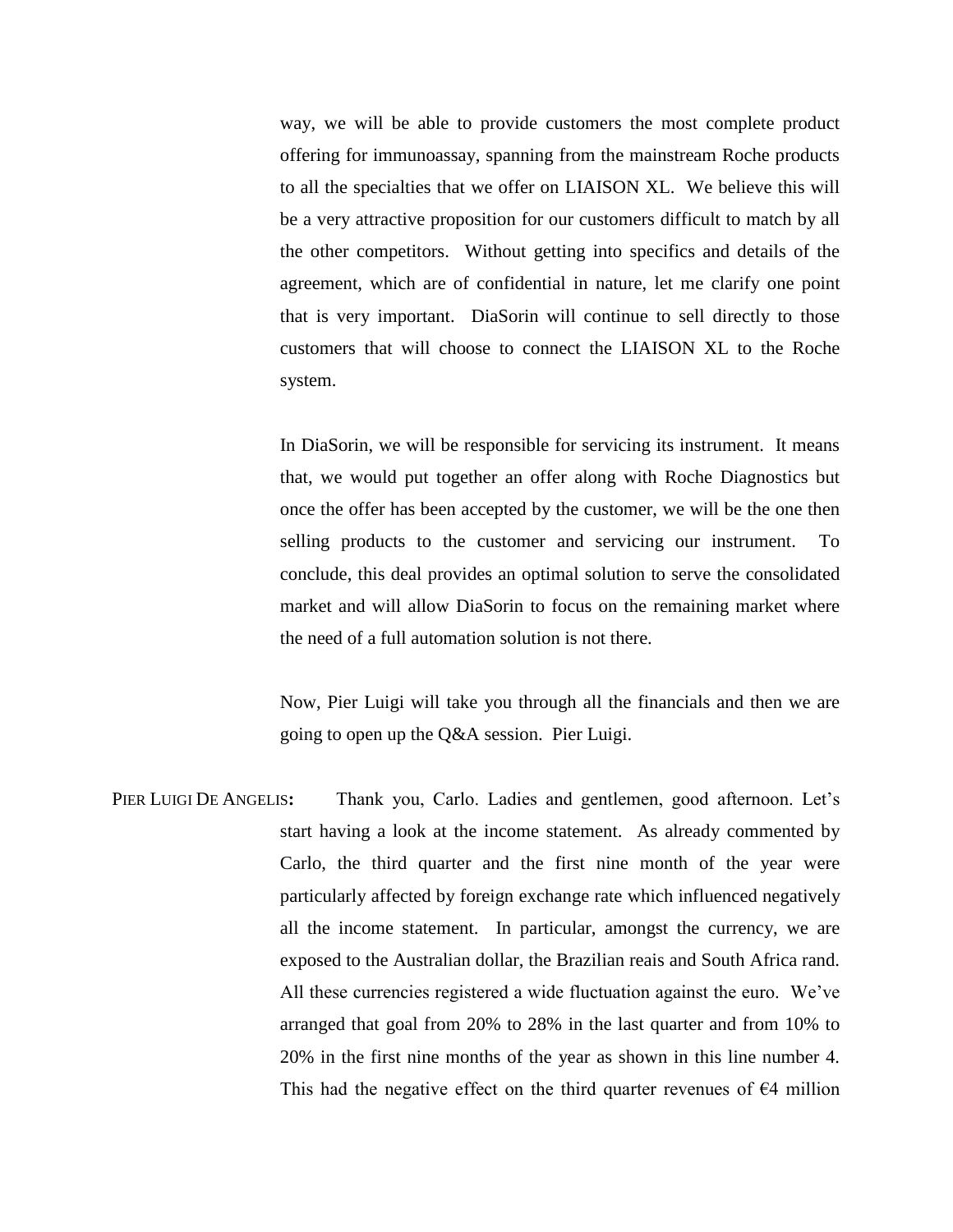and  $66.5$  million in the first nine months of 2013. As far as revenues are concerned, we reported in the third quarter  $E104.2$  million. Without the negative effect, exchange rate effect, revenues would have totaled  $E108.2$ million, representing an increase of 3.6% at constant exchange rate versus the third quarter of last year. Molecular business in the third quarter contributed  $\epsilon$ 0.7 million to the total turnover. In the first nine months, we reported €323.9 million of revenues net without the negative effect of exchange rate would have been  $E$ 350.4 million representing an increase of 1.6% at constant exchange rate compared with the first nine months of last year. Molecular business in the first nine months of this year contributed  $E2.4$  million to the total turnover. The growth of our revenue both in company (Ph) and in the first nine months of this year at constant exchange rate has been driven by the strong revenues of all our CLIA products as Carlo mentioned, net of Vitamin D and over our instrument and consumable sales.

Now, let's go to...give a look to gross margin of the group that in the third quarter summarized to  $\epsilon$ 70.7 million with an incidence on revenue of 67.8% likely down comparing the last year to the difference geographical and product mix.

If compared to the previous quarters of this year, our marginality is stable. In the first nine months of this year, gross margin was equal to  $\epsilon$ 222.6 million as a result, again of the important growth of our CLIA products. If we look at the operating expenses, they appear almost flat in the third quarter and likely increasing in the first nine months mainly as a result of the cost incurred to support the launch of our new molecular business as already discussed in the previous conference call of this year.

Within the other operating expense, we register a negative impact coming from the exchange rate fluctuation that was related to the intercompany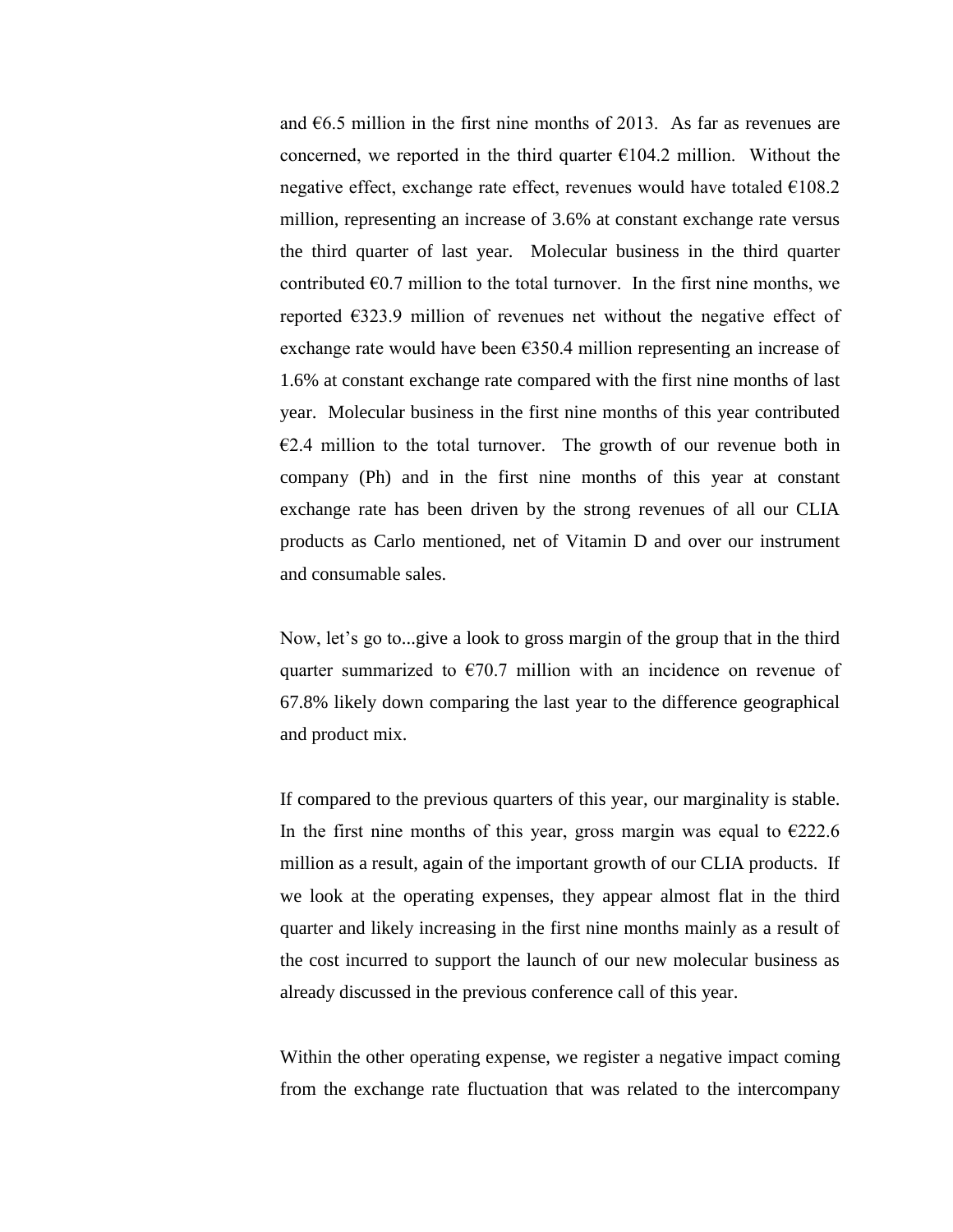commercial balance and that related to reais to Brazilian subsidiary and that was equal to...close to  $\epsilon$ 800,000 in the quarter and almost  $\epsilon$ 1.4 million in the nine months. As a result of all that said, our reported EBITDA summarized to  $638.6$  million in the third quarter and  $6122.5$  million in the first nine months of this year. The negative impact of the exchange rate was of  $\epsilon$ 2.1 million in the third quarter and  $\epsilon$ 3.4 million in the first nine months. The operating expense related to R&D and to the creation of a dedicated sales force for the molecular business influence the EBITDA for  $\epsilon$ 1.10 million in the third quarter and  $\epsilon$ 5.4 million in the nine months. As a consequence of this, the statutory EBITDA margin in the third quarter was equal to 37.1% but 39% when excluding the molecular business and in the nine months 37.8%, as reported about 39.8% when excluding the molecular business.

Let me also remind you that in the nine months an additional negative impact of  $\epsilon$ 0.7 million was due to the introduction of the Medical Device taxes in the states market. As far as the taxation is concerned in the third quarter, we registered a lower tax rate due to difference scheduling of dividend received by the Group's current company. The tax rate in the nine months is almost flat when compared to last year. The net profit has been affected by the negative impact of unfavorable exchange rates on the income statement line item as already commented, totalizing  $E20$  million in the third quarter and  $E61.1$  million in the first nine months of the year.

Now, moving to the balance sheet items at September 30, the net capital employed amounted to  $E311.4$  million, with a decrease of  $E6.4$  million when compared to the beginning of the year mainly due to the decrease of the networking capital and of the fixed asset. At September the 30, once again DiaSorin registered a very solid net financial position equal to €84.2 million with an improvement of  $E$ 37 million from the beginning of the year. Last but not least, we have been able to generate free cash flow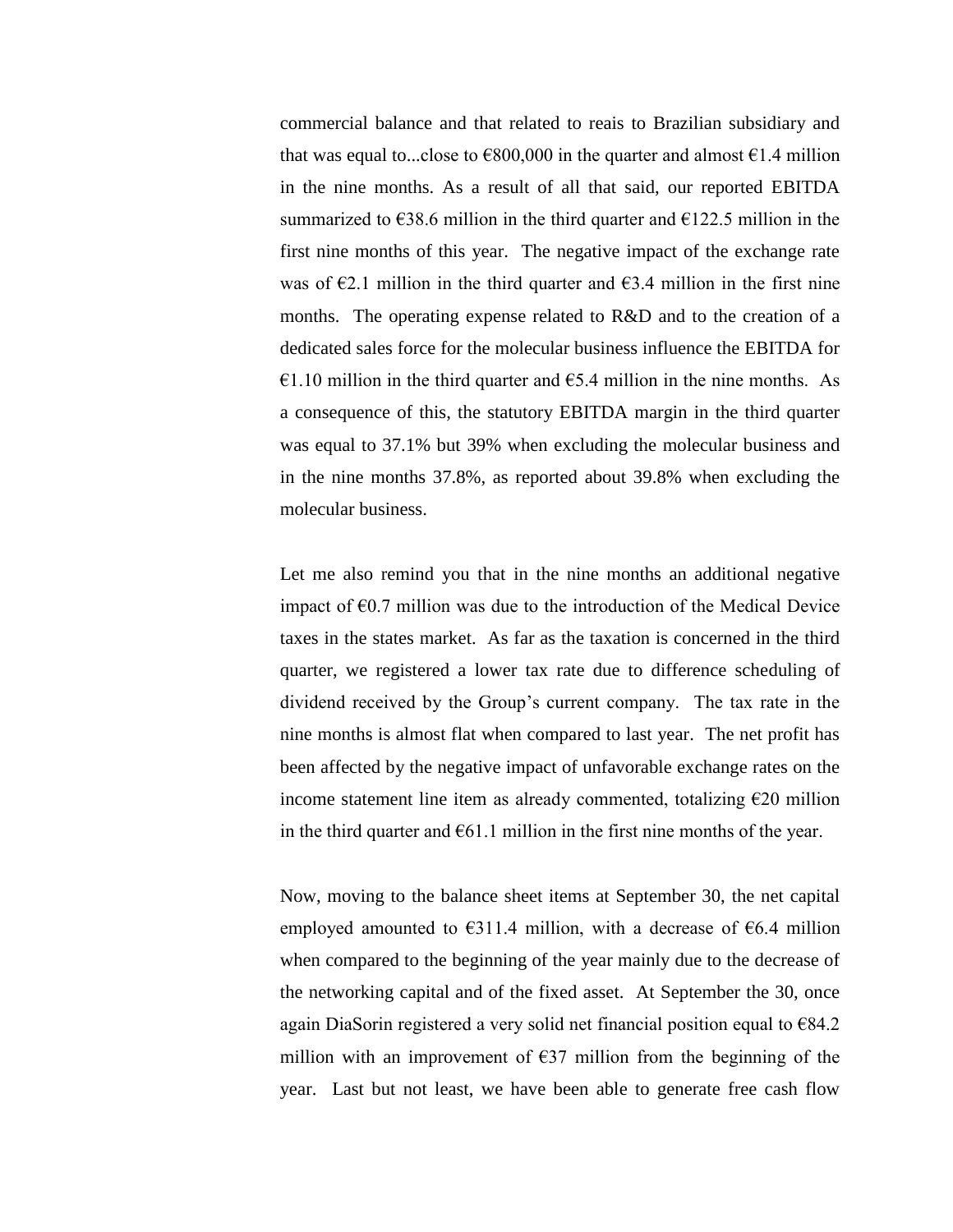equal to  $\epsilon$ 28.5 million in the third quarter and  $\epsilon$ 65.9 million in the first nine months. In view of our operating performance after September 30, 2015 and taking into account that our strategy is working across all the products menu and geographic areas, we confirm if our 2015 full year guidance also, revenue, growth rate between 2% and 4% at constant exchange rate. EBITDA in line with the absolute value of 2012 at constant exchange rate, increase of our installed base about 500 LIAISON and LIAISON XL system. Thank you very much for your attention. And if Carlo has nothing more to add, I would open the Q&A section.

CARLO ROSA: Yes, Operator, we can go ahead with the Q&A.

Q&A

- OPERATOR: Excuse me; this is the Chorus Call conference operator. We will now begin the question-and-answer session. The first question is from Romain Zana of Exane. Please go ahead sir.
- ROMAIN ZANA: Yes. Good afternoon and thanks for taking my question. If I may, the first one on the CLIA on the LIAISON ex Vitamin D. Given the ongoing pipeline can we fairly expect a sustainable similar double-digit growth on this franchise over, let's say the next two years? This one question will be on the EBITDA guidance, could you please give us an idea of the full year negative impact we should expect on the EBITDA from the Forex for the full year that would be helpful. And maybe the third one, if I may, just regarding the partnership with Roche, should we expect the LIAISON that will be connected to their workflow to generate lower margin, or should be similar to what's your alternative setting to labs? Thank you.
- CARLO ROSA: Yes, Romain. Listen, I will take the questions. Let me start from very simple one. On the EBITDA level, we expect the negative impact to be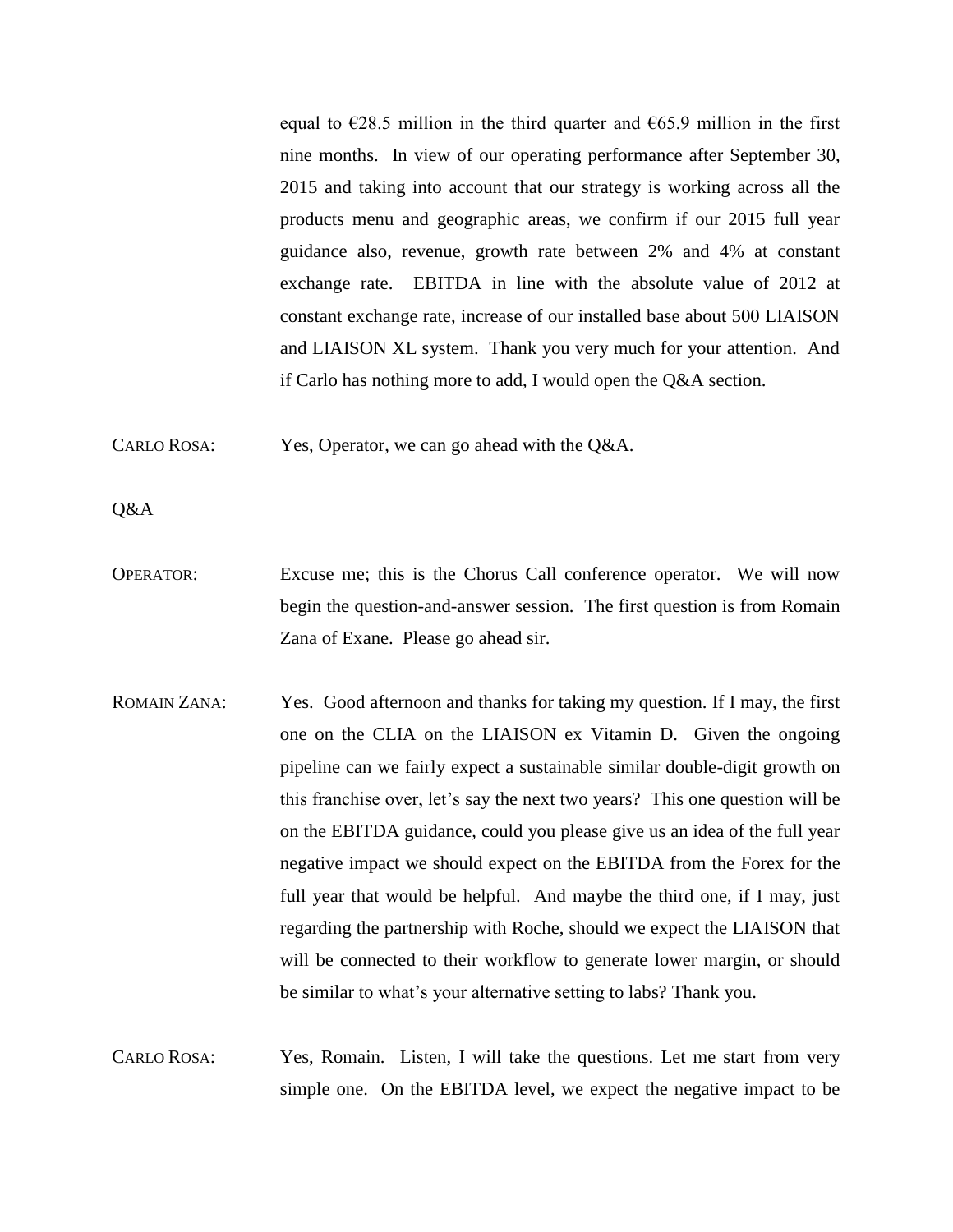between  $\epsilon$ 5 million and  $\epsilon$ 6 million give or take. But now you have seen it's quite difficult to predict because the dollar all of a sudden in few days is really swinging from 137 to 133 and it does have an impact for us. But €5 million to  $€6$  million is what we should see by year end on the EBITDA level. As far as the sustainability or ex-Vitamin D what I think I keep saying since many, many months is that you should look at the sustainability of growth over the story from the output of the R&D. And I think now for six, seven years in a row, we have been evolving as a swift clock to launch between six and eight products on average year-on-year on our LIAISON platforms, and this will continue. So what we see today is a determination during my initial introductory speech is that we see growth which is driven by products that has been introduced in the previous 12 months and the growth is coming from the hepatitis, the growth is coming from the HIV. And still to come, because as I said as far as hepatitis and HIV we just got approval in two very key strategic markets, China and Brazil. So next year, these product lines will contribute to the growth even more because of availability of this very large market.

Now, as far as then future growth you need to look at products that are being launched now in 2013 and as you know we have now completed the stool panel, we now have five out of six products, which are needed to be a player there, but we launched the hypertension product. So everything that we continue to launch is the one that fuel growth because it goes into an existing growing installed base from one side, so quick adoption. But also allow us to continue to install regularly between 400 and 500 systems, which is again, what I said is this company is a very... is able to do yearon-year and this has been through for many years now. So I am optimistic about the future of this...of all the products on the LIAISON XL.

On top of that and let me then move to the Roche deal. As I did comment before, I think that they going ahead to face a challenge going forward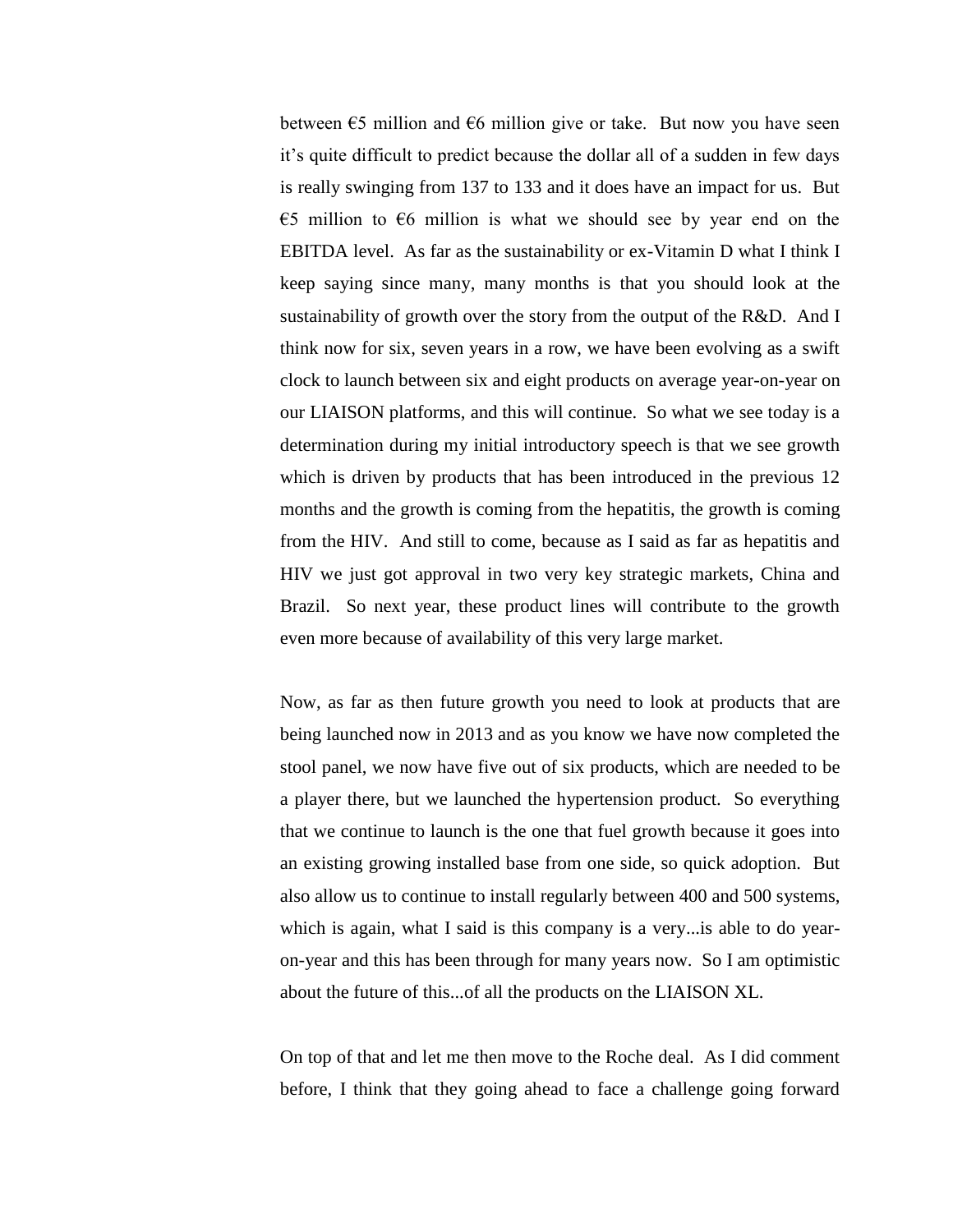because of this consolidation and because of the fact that we would not be able to talk directly to the customer without finding the right partner because this...very large, large consolidating they don't want to talk to small players. And we had two views, one was to decide not to partner with anybody and then go a la carte, as we say depending on the tender, we would select one partner. That would have been extremely complicated because you cannot be a friend with somebody in one tender and then be the enemy on the next time. So we decided to try to work with the company that we thought was best for us and Roche is a very good company because on one side, even if it is behemoth in size, it is quality driven and this is not necessarily through product quality driven and this is not necessarily through for some of their large players as we have discussed in the past and as we have seen for Vitamin D.

Second, Roche has a very larger footprint in business. They have a very significant market share today and we believe that they will continue to be the primary choice over lot of these labs going forward. Now, going back now to your question about margins, you should not be seeing effect on margins because as I said as far as the Roche deal is concerned, we will sell through Roche to the end user customers, our specialty products and by definition of specialty products are the one where that where we get a the very high margin. Second is not this deal without again getting into the specifics of it but it doesn't mean that Roche becomes an agent or distributor simply once the deal is locked by Roche, we will then entertain the commercial discussion with the customer and we will sell directly to the customer, so there is not going to be any effect on margins at all. I think I answered to all your questions.

ROMAIN ZANA: Yes, that's clear. Thank you very much.

OPERATOR: The next question is from Martin Wales of UBS. Please go ahead.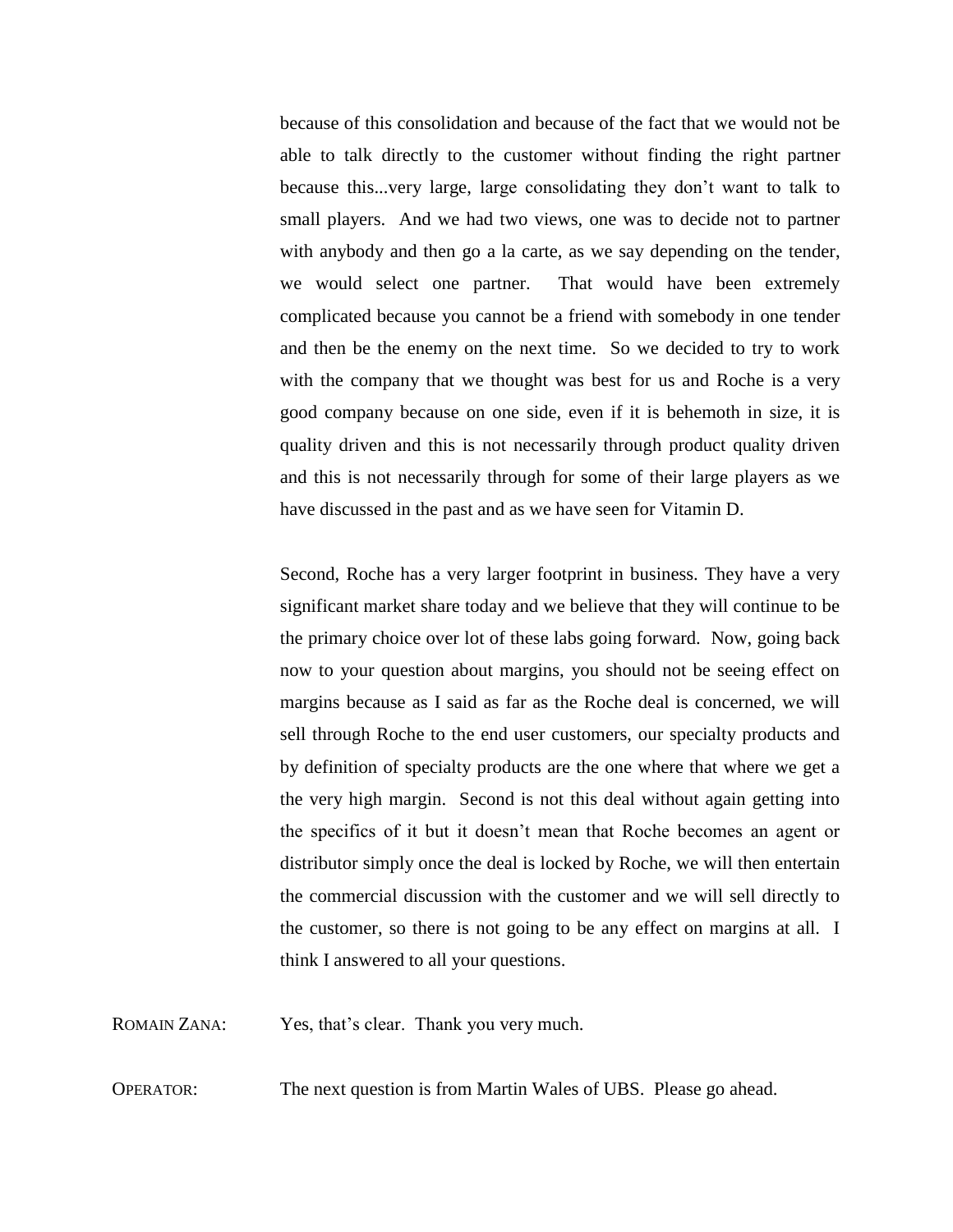- MARTIN WALES: Thanks for taking my questions. Firstly, does the Roche deal free up any resource the sort of vote to smaller customers or do you believe you require the same number of resource to focus on them? Secondly, it sounds like it's very small business molecular, but it looks like it declined little year-on-year, just wondering what's going on there, where there is something to  $\epsilon$ 5 million this year or not and also its looking bit more challenging than it did. Maybe just tell us bit more about what's going on the in terms of the pick of your new tests. Thirdly, question I usually ask about where are you in terms of launching a new specialty CLIA test in the United States, I think you have 35, yes, was it better at Q2?
- CARLO ROSA: Okay. Let me start from the last one, I don't think we are at 35, we are at 40...over 40…
- MARTIN WALES: Over 40...
- CARLO ROSA: Around 40 I think...we got approval of the last one and again our task going forward, as I said is to get to around 50. Okay? If I just make a comment, a key decision for us as far as the US is concerned is to decide whether we are going to register with the FDA all the hepatitis and the HIV product, today we don't have that approved, it's a very large market. But we believe that in order...and we are talking about probably 12 additional products between hepatitis, HIV and hepatitis C. It is relatively expensive; it would take two years to do it. But because of the success we are seeing with LIAISON XL elsewhere and hepatitis, we may decide to get there if we find the right partner to work with. It is not the matter of the investment, which is necessary..., which when we clearly sustain is to guarantee that we can disseminate fast enough these products in the US market. So we will work on that and make a final decision in the next couple of quarters.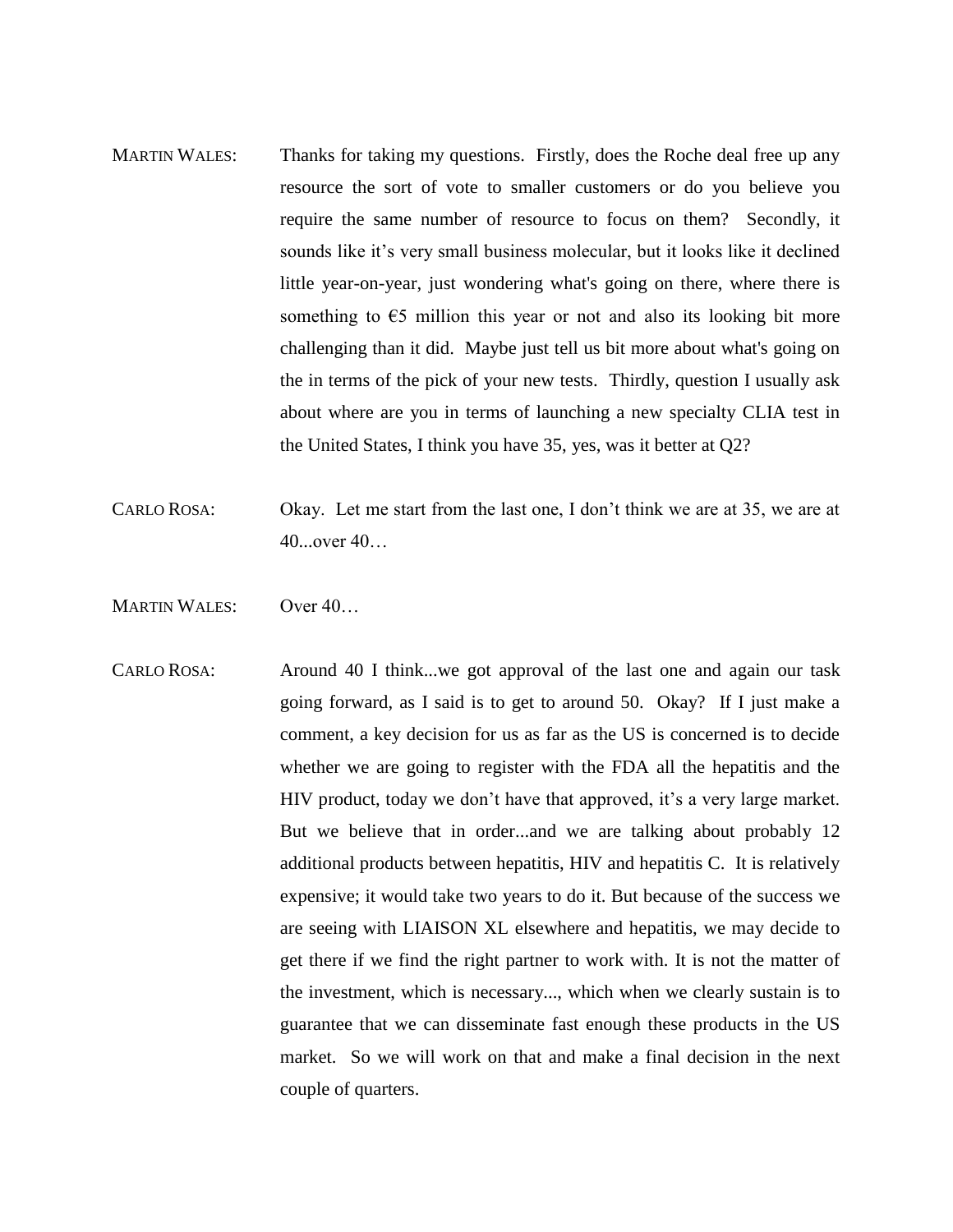Now as far as Roche's and small account, yes, that was exactly the purpose of the deal, it is very clear today that we enjoy a lot of success with our LIAISON XL in the mid size accounts and we get distracted, we go distracted by this very large deals before where we were forced to participate either because we are in some of this consolidated labs, not because that the opportunity was best, so going forward we are going to leave these opportunities to the partner, which is much more equipped to do so and then we all focusing all our people into the mid size accounts, where today, we believe there is a void and there is an opportunity by the XL.

As far as the Molecular is concerned, I don't think it's necessarily a matter of decline is the fact that we have been cleaning some of the business that we've inherited with acquisition which was not strategic, honestly, to us. And I don't think that today we can...we should be judging this business in terms of revenue but we should judge this business in terms of placements and in terms of positive feedback that we get vis-à-vis the technology. So this why I mentioned that we would like to see 50 systems installed by year end, in the hands of customers and evaluating and working with our products because what is vey irrelevant about this Molecular field as we speak is to get acceptance of the technology. Keep in mind, everybody knows PCR, and I am sorry if I get too technical, but nobody knows LAMP and this is key, we have some of the very important users are adopting LAMP and promoting LAMP and this is the initial effort that we are focusing our sales forces.

MARTIN WALES: Okay. And two quick follow-ups. Firstly only Roche, what happens in terms of the US Mega Labs in the short terms, I don't believe their systems approved there yet. Well, I guess that was the first…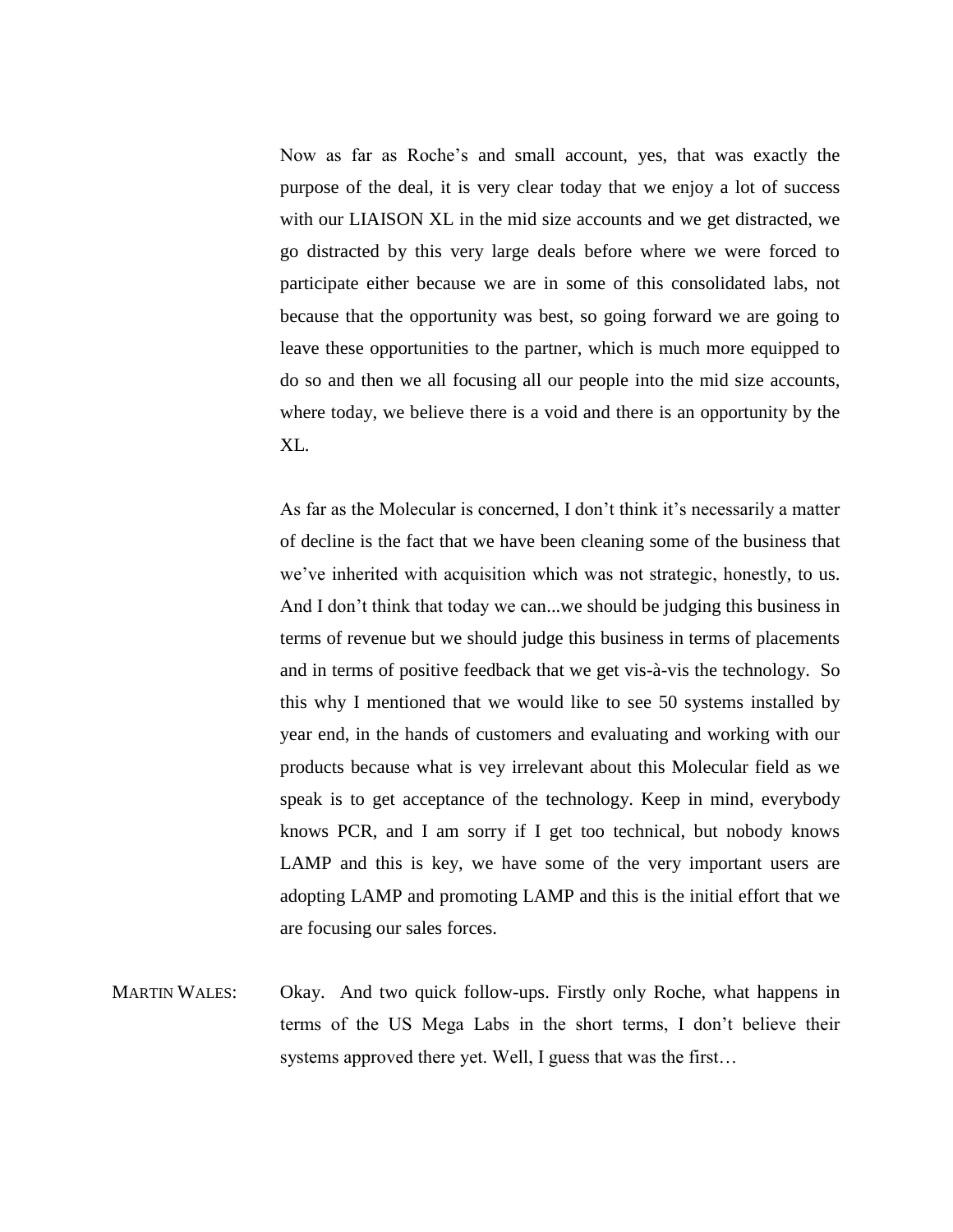- CARLO ROSA: Well, listen, just to understand ourselves as far the physicians are concerned, we believe that the TREK Systems is a solution for labs, are good in laboratories that are doing anything between, let me say 5 million to 12 million tests per year, that's the sweet spot for these TREK Systems and this is where the majority of the TREK Systems and are intended to go. When you talk about LabCorp and Quest you are talking about a different case. Then quite often because of that they are not able to...there is no automation today available to sustain the tens of millions of test that come through their size every day, to a point that's surprisingly enough and today you walk as we did a month ago into LabCorp, you would find a series of [indiscernible] systems I saw in front me over 20 LIAISON XL in one side just doing Vitamin D. So at that point with these labs, there is no automation that can really fit their analytical need. So here we are talking about midsize customer consolidating into...again into 5 to 12 million to test per year which is a different case from the Omega Labs in the US.
- MARTIN WALES: So, those labs are exclude or the LabCorp is excluded from this deal presumably then from what you're saying?
- CARLO ROSA: Yes. I don't think that LabCorp, LabCorp would never be able to sustain their volumes with any of this kind of automation.
- MARTIN WALES: Yes.
- CARLO ROSA: That is two or four in that, if you take Sonic, for example, which is a good example, Sonic in Australia they have...they come to a point that they build their own automation systems, custom made and this is also true for Japan, for example. So this very unique large lab has their own solutions. And quite often, like in Sonic, for example, they buy companies, engineering companies that design specifically for them automation.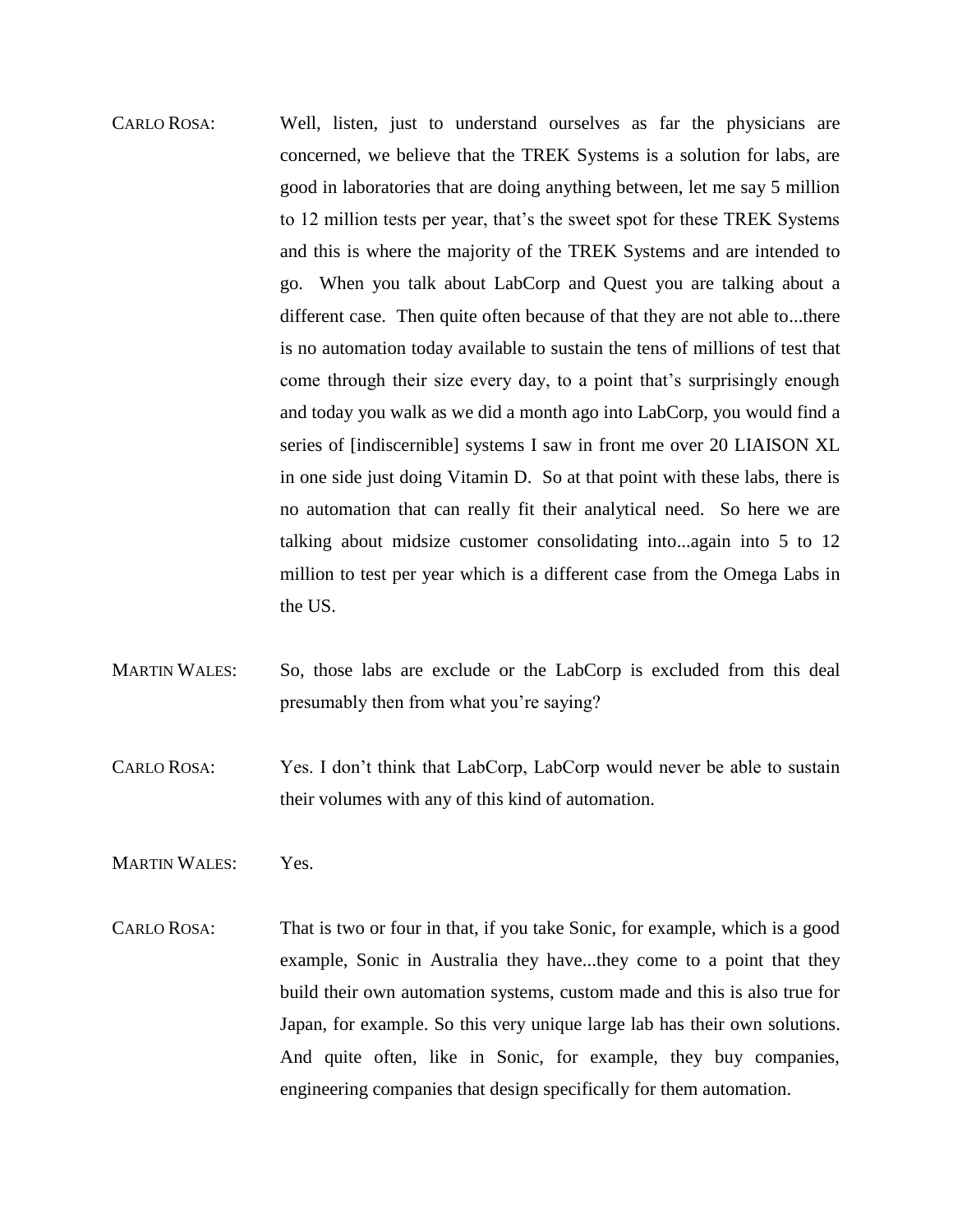- MARTIN WALES: Okay. My last question was this time last year, I think you had about just over €90 million of cash in the balance sheet and you announced a special dividend. This year you've had just about €90 million of cash in the balance sheet. What do you think you are doing with it?
- CARLO ROSA: I think, listen, as you know, we believe and we share these with the Board of Directors that we would like to invest to grow the business. But as we always done in the past, we are savvy investors and so we want to buy target that make sense for DiaSorin and add value without really wasting money of the shareholders. So...and we were continuously looking into opportunities. If we were not going to find opportunities then I think the Board of Directors is going to make a decision on how to distribute some of the excess cash as we have done in the last two years.
- MARTIN WALES: So why...have you reach out decision this year yet given that you have paid to reach at this time last year?
- CARLO ROSA: Martin that I cannot answer to this question. And by the way, it's not a question that should be addressed to me. It's more Board of Directions and then the General Assembly.
- MARTIN WALES: Okay. I will go back in the queue. Thank you.
- CARLO ROSA: Thank you, Martin.
- OPERATOR: The next question is from Massimo Vecchio of Mediobanca. Please go ahead. Mr. Vecchio your line is open.
- MASSIMO VECCHIO: Yes, good afternoon. Two questions from my side. The first one if you can expand a little bit more on the Roche agreement, in particular, about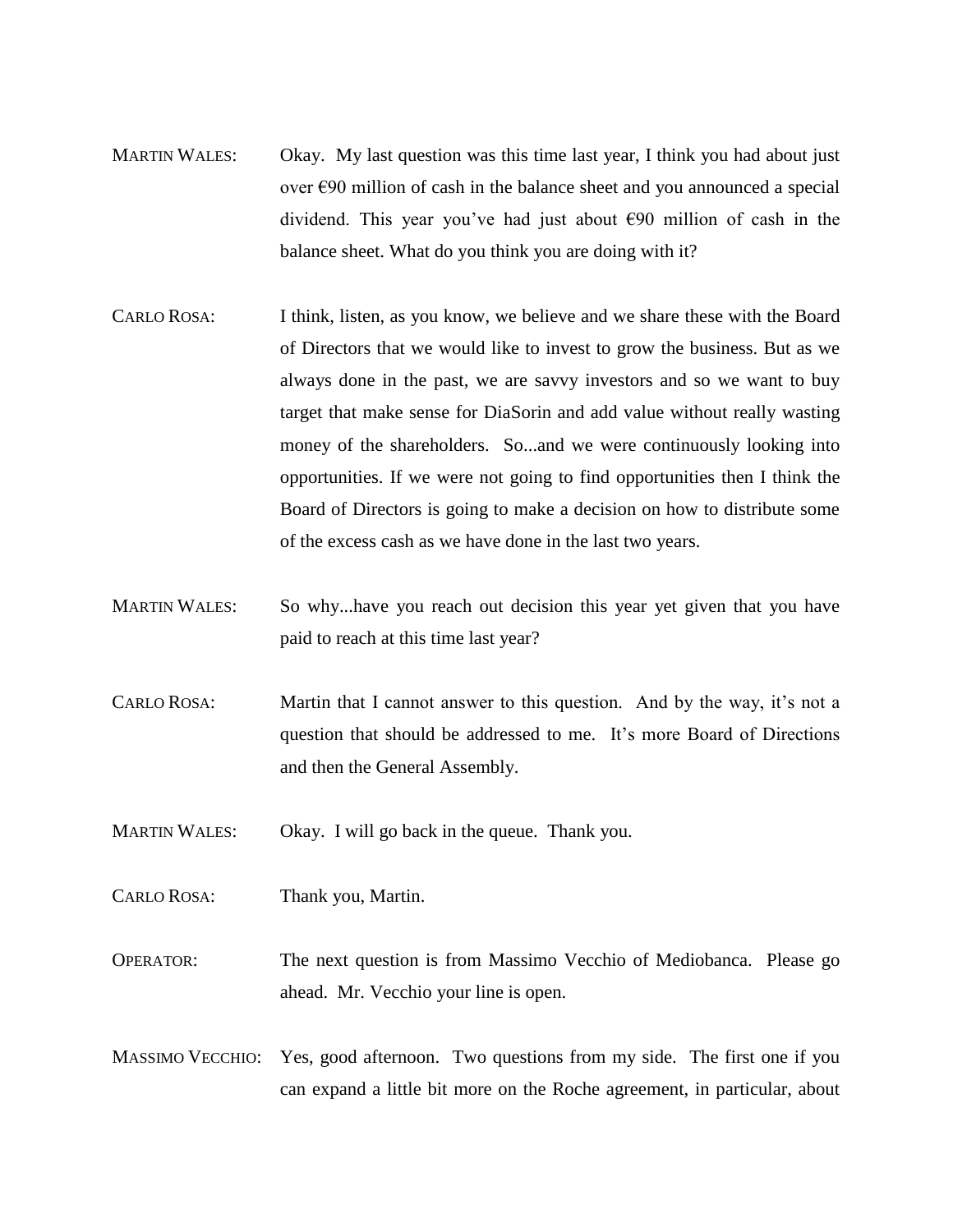the timing of the phase when you believe you are going to start to book sales and which kind of ramp up do you expect and also if you can give an idea of how many machines you believe you are going to place? Second question is on the Forex, if I can quantify the full year impact on revenues? Thanks.

CARLO ROSA: Listen; let's start from the Forex, which is a simple one. I think that yearto-date...well September, nine months is  $66.5$  million and I think that now in the every month will count because of the swing in the dollar between last year and this year. So if I had to get, I would say anything between  $\epsilon$ 8 million to  $\epsilon$ 9 million, but let's stay tuned and see what the dollar does, we know what the reais is doing, let see what the dollar does.

> As far as Roche timing, I am not sure that I can really comment much because of the confidential nature of the agreement, however, what I can say that today we are starting...we will start with the research and development activities which are necessary to validate connection...the connectivity of the LIAISON XL to the Roche platform and that will take some time. So I expect that the full program should be set in place after the summer of next year give or take. But stay tuned because this is in the ends of us and but there is also Roche on the other side, so we are working together to setup all the timelines.

> As far as the opportunity and quantify the opportunity, I don't think that I can go there. I can give you some numbers which are public; I think everybody expects that by five years from now there will be roughly a 1,000 to 1,200 so called labs which are the right size for this...for our offering. And I believe that there could be an opportunity to reach a significant portion of these labs with Roche as a partner, but everything else really at this stage I cannot comment on.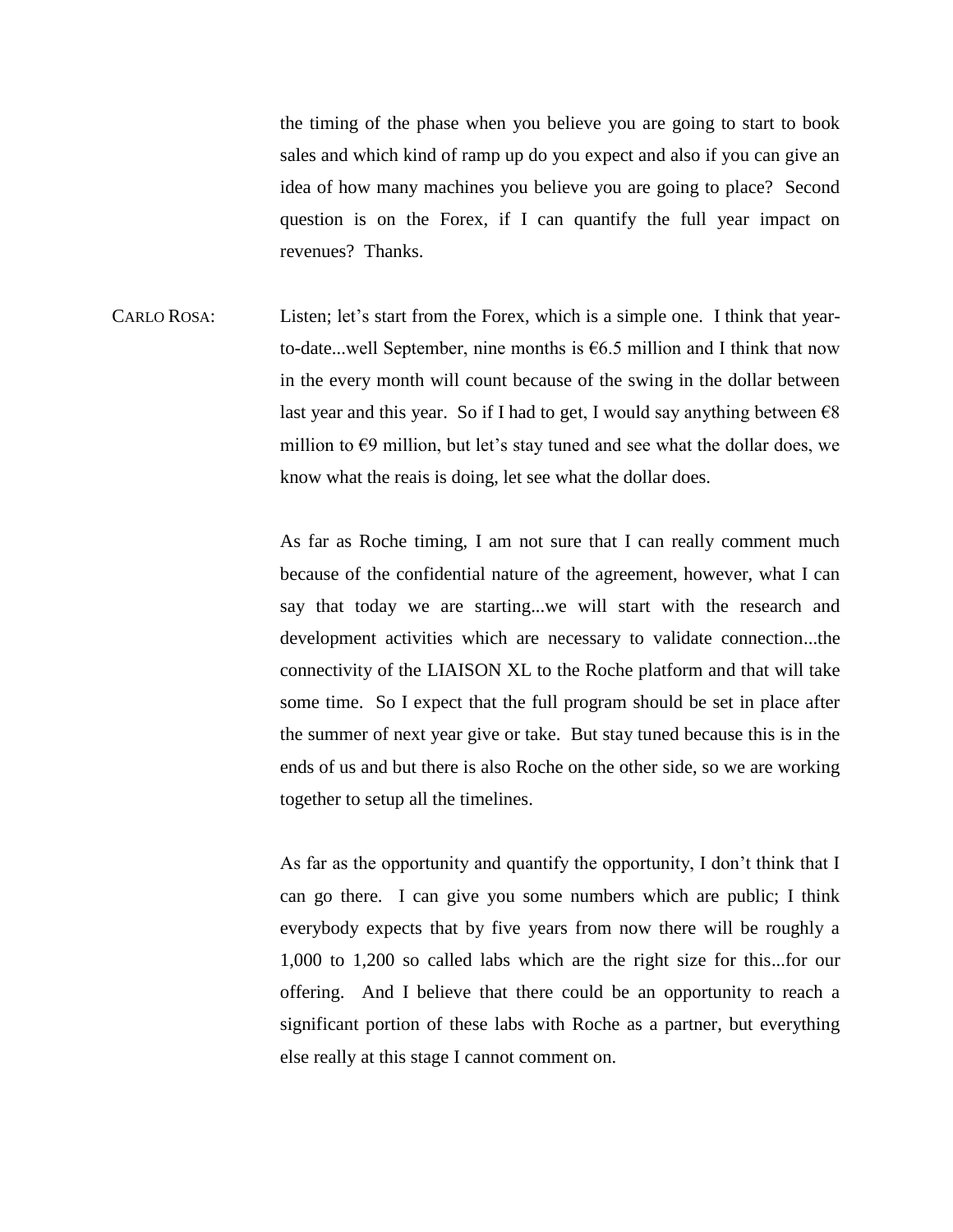MASSIMO VECCHIO: Thank you very much, Carlo, very clear.

- OPERATOR: The next question is from Mathieu Chabert of Bryan Garnier. Please go ahead.
- MATHIEU CHABERT: Yes, good afternoon. Two question, if I may. First one maybe to followup on the pipeline, any chance you could give up...give us some further details on the test you intend to launch next year especially in CLIA ex-Vitamin D. And second one on XL, could you maybe give us some color on the geographic splits of the placement and the latest trends for this year for example? Thank you.
- CARLO ROSA: Listen, as far as the pipeline is concerned for next year, I think that there is key product for us which is 125 Vitamin D. When it is a very unique assay, there is nobody...there is an assay available like the one that we have designed. We expect launch to happen in April of 2014. The reason that it is a very key is that today 125 Vitamin D is done in the same labs that are doing Vitamin D. It's done with a very, very cumbersome RIA, radioactive methodology and that represents generally between 10% and 15% of the total Vitamin D volume. So for us, it's key because we have a very...first, we have an accessible customer base today, all Vitamin D customers that can adopt these immediately, but it is also very important to lock that base in for the same reason.

So 125 Vitamin D for me is a key product and notwithstanding and also their investment for this product is very high. Just to give you some numbers, some colors to this, in the US reimbursement, its \$56. Their reimbursement for Vitamin D is \$41. So, it means that this product not only will be strategic for us, but also will be sold at a very high price. Then, we have, as a follow-up, we will complete our stool assays with a couple of products, one is a virus that we are still missing, the retrovirus. And then, we have a good product which we is called calprotectin, which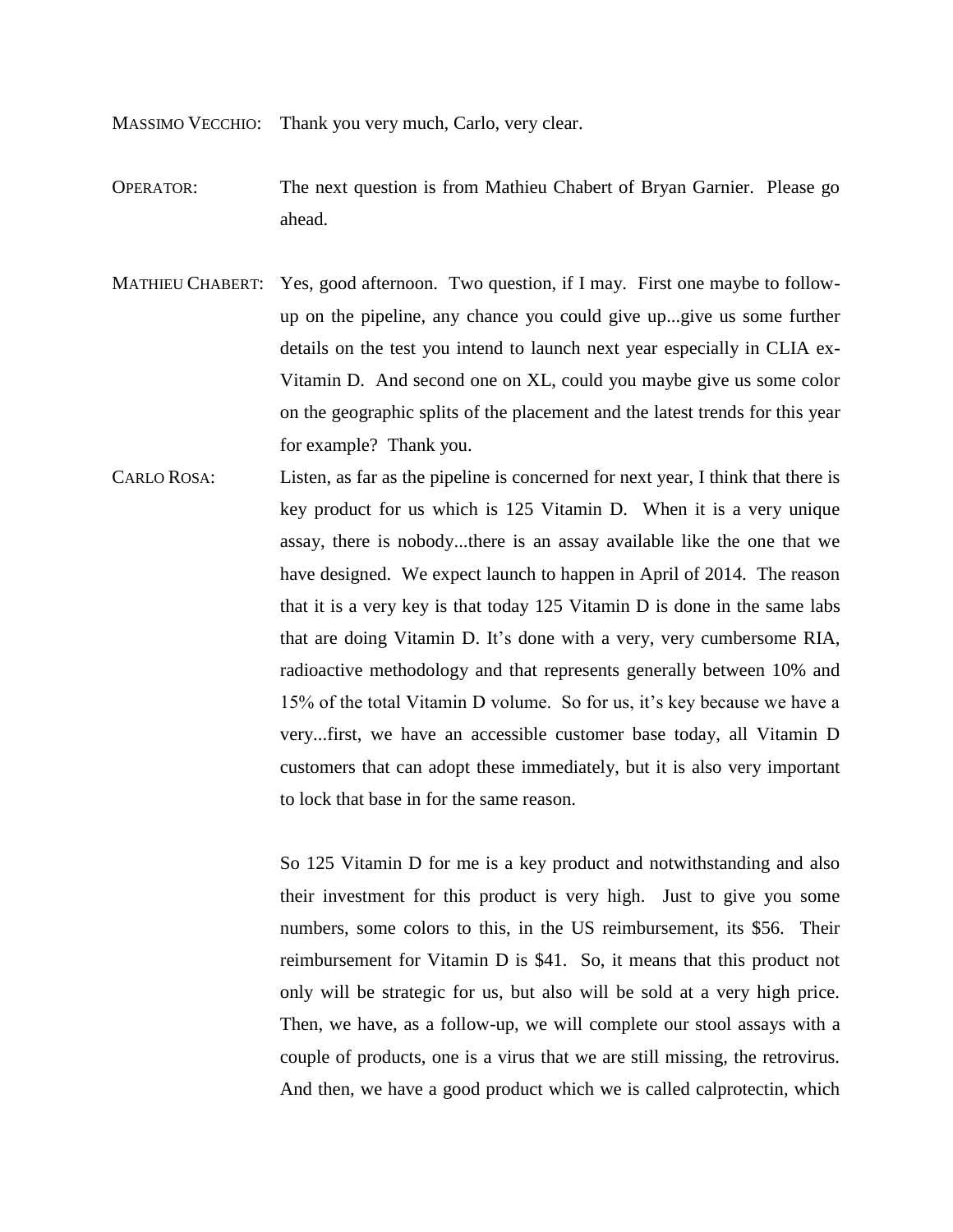again is done in stool and it would be unique in the space and we, again is a hook that we intend to use in order to sell all the rest of the menu.

Now, if we go to...now, your XL, the XL installed base, today we have 53% of the installed base in Europe. We have North America. North America is, let me see around 10%, 15% of the installed base, then the rest is spread over different geographies where the number today is very limited, because it's been just launched is China where I think we have no more than 10 systems, because we just got the approval of the system and different menu. And Brazil, will again, we have no more than 20 systems. So we believe that on top of what we've been traditionally being able to place in the past, big wave of placements will come starting next year from this two emerging markets, Brazil and China.

MATHIEU CHABERT: Thank you very much.

OPERATOR: The next question from Peter Welford of Jefferies. Please go ahead.

PETER WELFORD: Hi, yes, thank you for taking my question. Just a couple on the Roche deal and then one on molecular diagnostic. First, just coming back to the Roche deal, I wondered, all the terms within the contract with regards to what new tests each company is able to put on to their platforms as part of the deal. So all their certain restrictions just to what you could supply to the customer on your XL through the Roche collaboration. And also, could you give us an update. I think you said there were 5,000 labs that you think meet the criteria for the collaboration of the moment. I think I may have got that number wrong. Could you just, I guess, describe how that numbers changed over the last year, I guess, to give some sort of idea...or I guess, of the sort of growth rate for those numbers of laps that meet the criteria of the Roche collaboration? And then secondly, on molecular diagnostics as I said. And I guess, while the launch is on the...of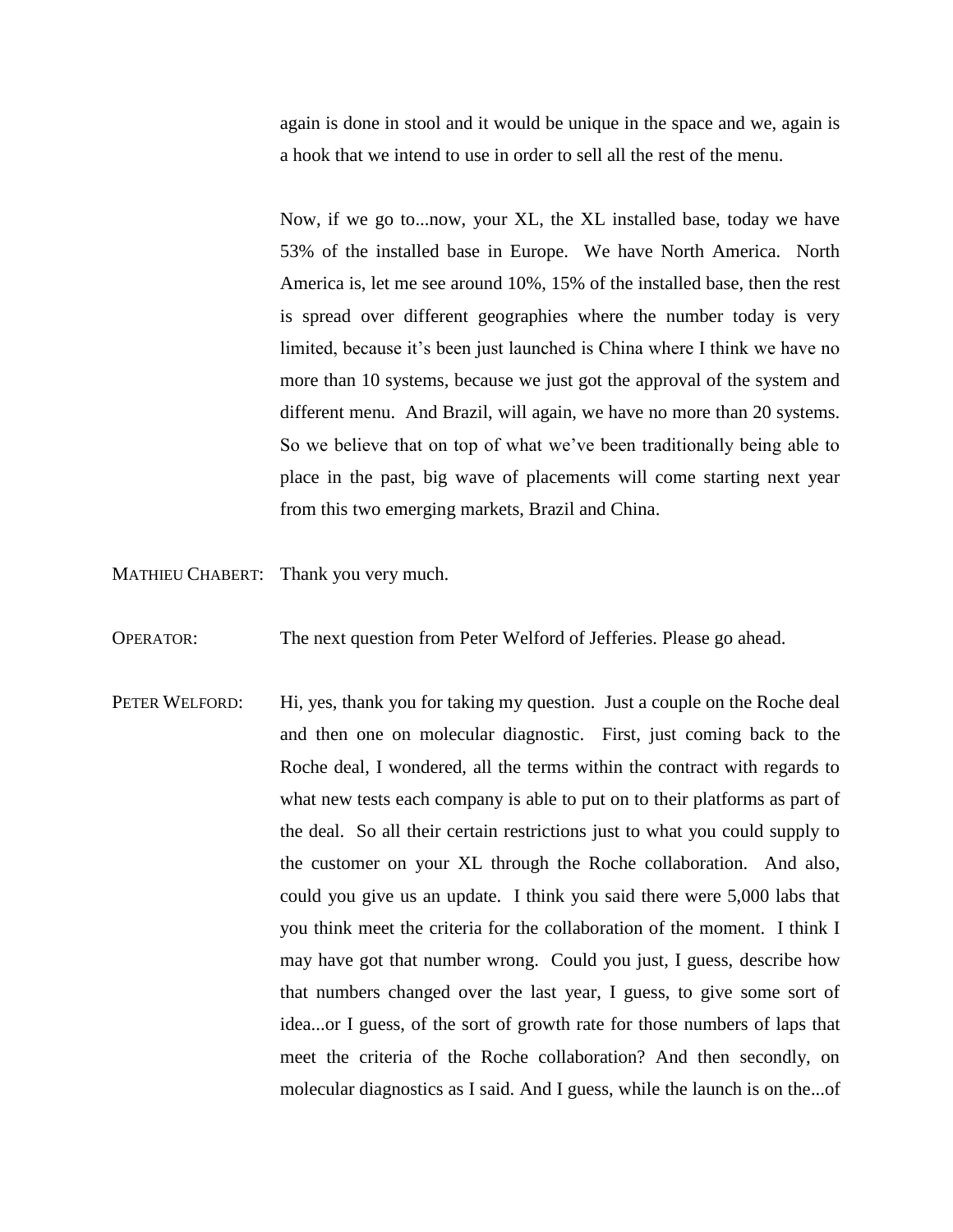the CLIA of being very impressive during the course of the year, I think I'm right in saying there is only two, molecular diagnostics that occurred and they approved with a few more planned by year end. I guess, can you give us an update on perhaps what has been the limiting factor in euro that perhaps slowed the roll out of molecular diagnostics relative to your...the initial plans you presented, I guess 18 months or so. Thank you.

CARLO ROSA: Okay. Let me start with Roche. I don't think I can answer to the question, because again we get into the confidential nature of the agreement, but I think that if you just check menu availability on the cobas 8100, current availability and you check what's available on the XL, you see immediately which are the assays that are different between the two platform which is quite significant number. And these are going to be the assays that become, let me say, will become unique in terms of allowing us and the partner Roche to be different from competition. In terms of labs, no, it's not 5,000. I think also in the press release we specified is around l,000 labs...that consolidated labs that will...believe that we believe will be created in the next five years. Just to give you a number, each lab probably would represent anything between  $\epsilon$ 1.5 million to  $\epsilon$ 2.5 million per year of turnover that is open up, is a combination of all the product offered by us and Roche. So it's a fairly significant market opportunity when one of these labs is created and they tender...they tender the business.

> Now, let's talk about molecular. We have four products which have been released so far. And I think that the difference between the initial expectations and what we have seen is that manufacturing...the manufacturing cycle and the validation for some of these products is longer than we expected, which means that if traditionally we know very well what it takes to complete all the validation procedure for an immuno acid. We are learning what it takes to do it with the molecular product.